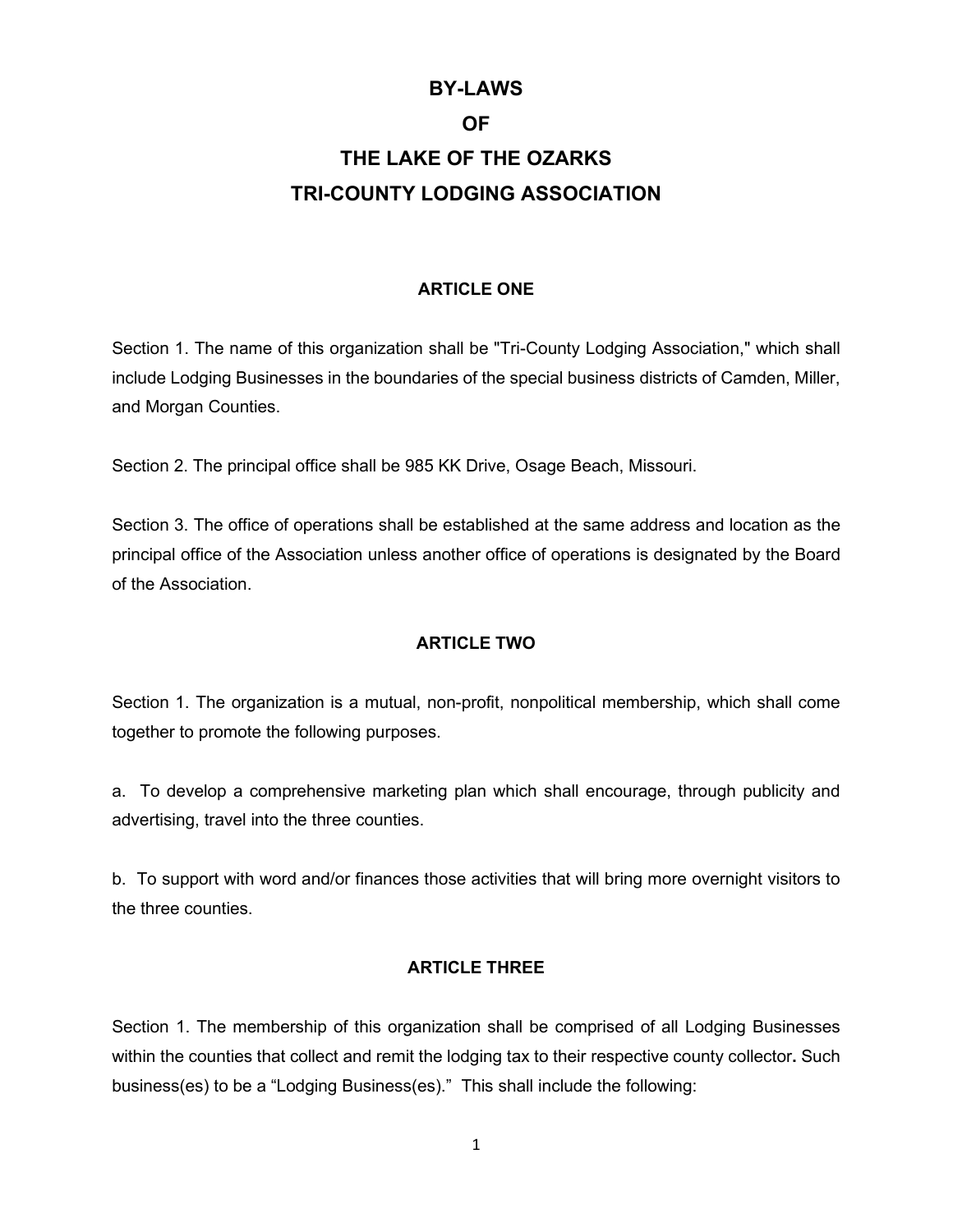a. hotels, motels, resorts, and bed & breakfasts**;**

b. campgrounds which rent space for a period of thirty-one days or less;

c. condominiums and houses that are available for rent for a period of thirty-one days or less**;**  and

d. houseboats that are available for rent for a period of thirty-one days or less.

Section 2. There shall be three categories of membership within the Association. They shall be as follows:

a. Lodging Businesses with fifty or less rooms, camping spaces or houseboats**;**

b. Lodging Businesses with at least fifty-one but less than three hundred rooms, camping spaces or houseboats**;** and

c. Lodging Businesses with at least three hundred rooms, camping or houseboats.

Section 3. Membership in the Association shall provide each business with the right, within their given county, to elect one representative to the Board.

## **ARTICLE FOUR**

Section 1. There shall be a Board elected within the Association (the "Board"), which shall consist of no more than one member from each county. The eligibility of those representatives shall be as follows:

a. Any owner of a business that collects and remits the lodging tax to the County Collector.

b. Any administrative employee that has been designated in writing by the owner of a Lodging Business.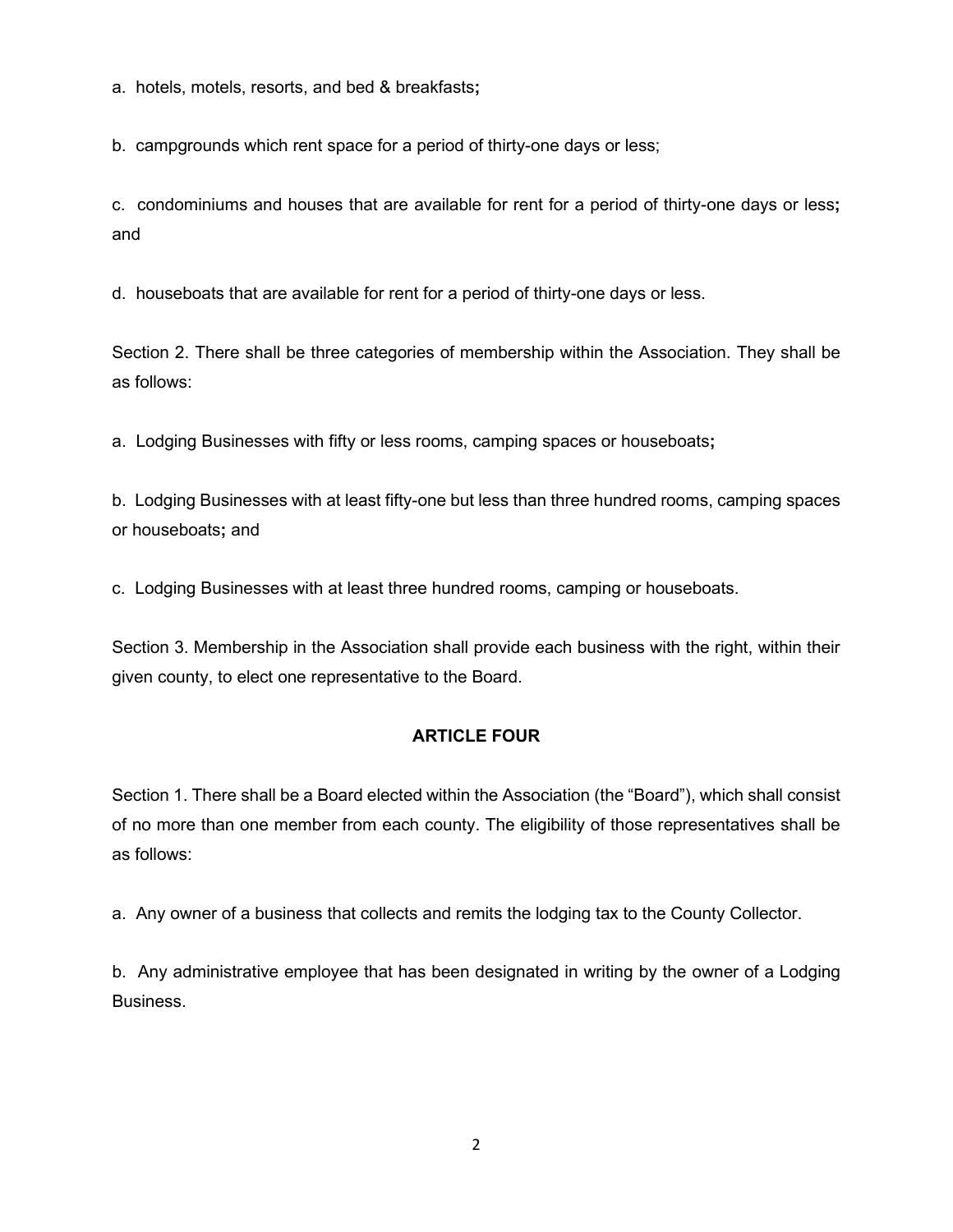Section 2. Election to and service on the Board shall occur under the following rules:

a. Board members representing a Lodging Business in a given county shall be voted on only by members from that county.

b**.** Board members shall serve a three-year term.

c. Any vacancy within the Board shall be filled by appointment by the remaining members of the Board, but the person so appointed shall be affiliated with the same county as the person who vacated the position. Such appointee shall serve until the expiration of the term which was vacated.

Section 3. Election of board members shall be at the annual meeting.

a. Nominations for any open board positions shall open forty-five (45) days in advance of the annual meeting. Any person may nominate a qualified person to be a board member, including themselves in writing. The Executive Director shall notify any person nominated by email and any person nominated, shall accept such nomination within five (5) days of such nomination or such nomination shall be deemed declined.

b. Members of the Association may be sent via mail, or a member may request to be sent ballots via electronic means, or a member may vote in person at the annual meeting.

c. Ballots must be notarized and returned by mail or members may return their ballots in person to the principal office of the Association and must be received prior to commencement of the annual meeting. All ballots and voters shall be verified, and all voters must be current on remitting their lodging tax to their respective county collector.

d. The Board, excluding any member of the Board nominated for the same board seat up for election, shall count the ballots received and the ballots cast in person at the annual meeting. If a member of the Board is excluded pursuant to this paragraph, then the remaining members of the Board shall select a third person to assist in the count. Such count shall be announced at the annual meeting and the person receiving the majority of the vote shall be elected.

e. If no person receives a majority of the vote, the persons receiving the most votes and the second most votes shall move to a run-off vote and the person receiving the majority of the vote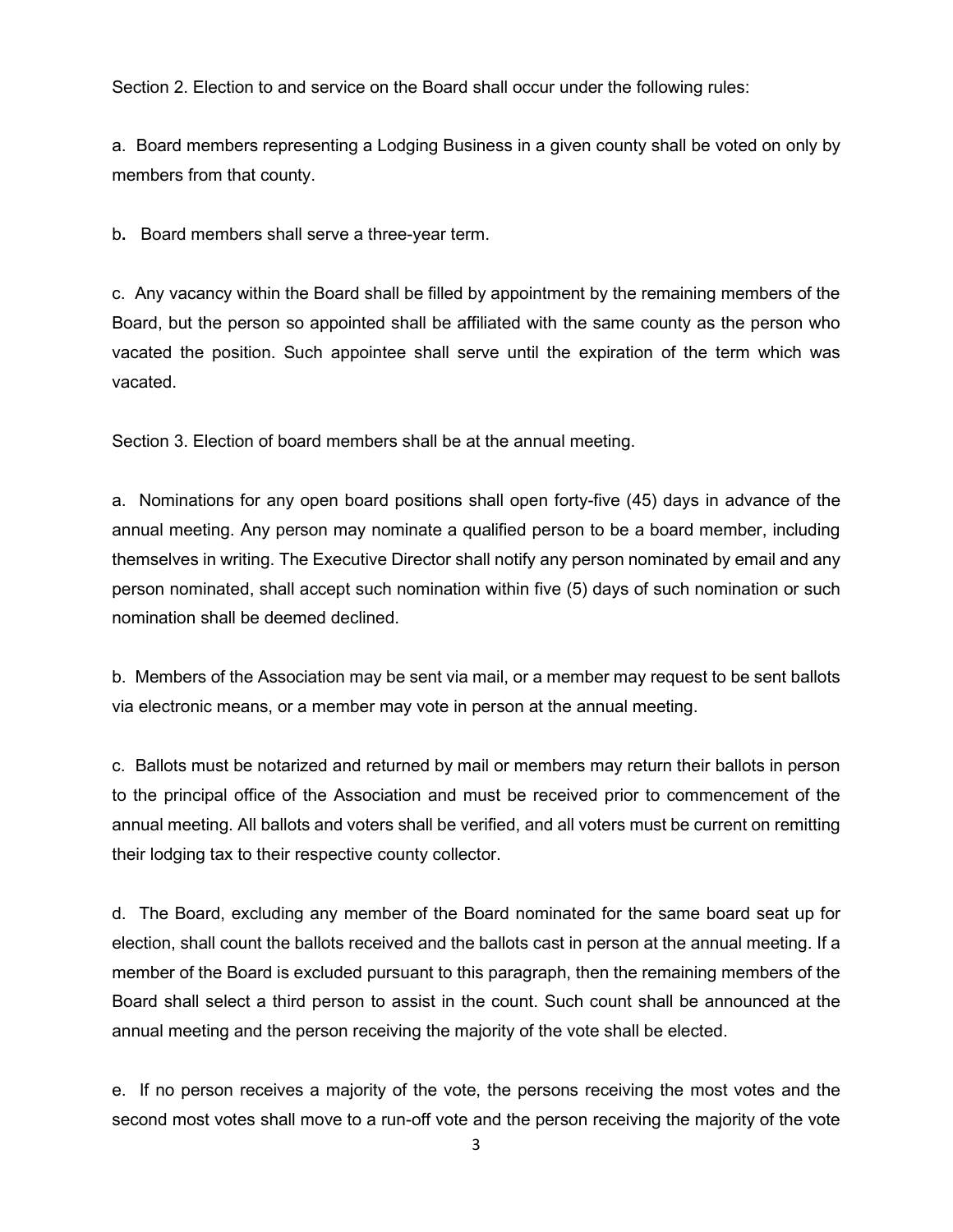cast shall be elected. Such run-off shall be conducted immediately upon the announcement that no person received a majority votes and only those members present shall so vote.

Section 4. The Board shall have sole authority for the expenditure of funds received under the following provisions:

a. That expenditures fall within the guidelines of being beneficial to promoting tourism and supporting the Associations comprehensive Marketing Plan. This shall include, but not be limited to, attending sport and travel shows, printing a vacation guide, soliciting convention business, constructing, or purchasing convention facilities and visitors centers, and securing commercial air service.

b. As further provided by law, the Board may also:

- 1) Cooperate with public agencies and with any industry or business located within the district in the implementation of any project.
- 2) Enter into any agreement with any public agency, person, firm, or corporation to implement any of the provisions of 67.1170-67.1177, RSMo.
- 3) Contract and be contracted with and sue and be sued.
- 4) Accept donations, gifts, grants, loans, or contributions from any county, the United States of America, the state of Missouri, political subdivisions, foundations, other public or private agencies, individuals, partnerships, or corporations.
- 5) Employ such managerial, engineering, legal, technical, clerical, accounting, and other assistance as it may deem advisable.
- c. Meetings
- 1) Regular meetings of the Board shall be held quarterly at the principal office of the Association. Additional meetings may be held upon posted notice at the principal office with at least twentyfour hours prior to such meeting.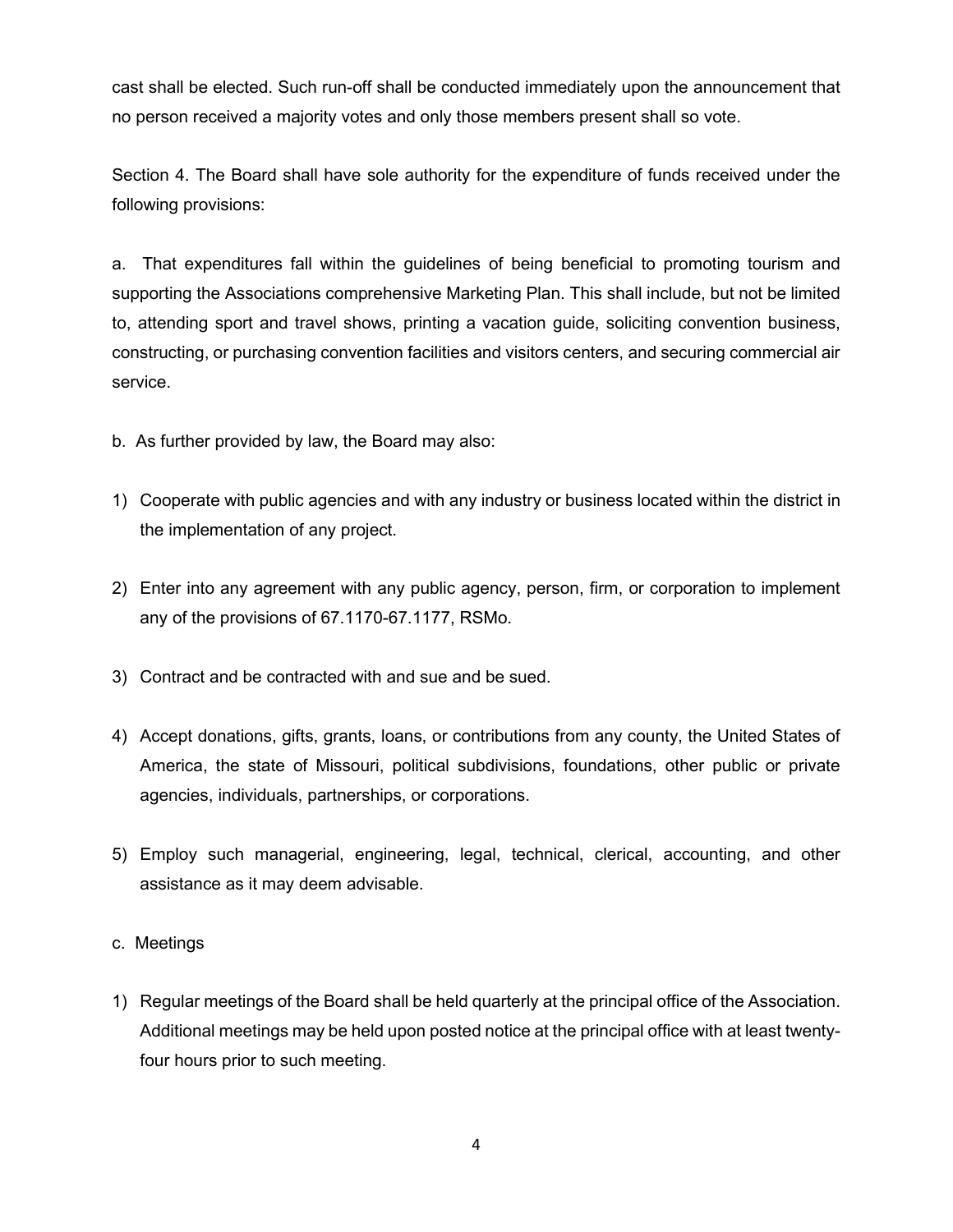- 2) The annual meeting of the Association shall be held on the third Thursday of March and shall convene at the posted time at the principal office. A quorum for purposes of the annual meeting and for all actions, including elections, conducted at the annual meeting shall be at least three (3) members in personal attendance at the annual meeting.
- 3) Board members shall be current in their payment of lodging tax in order to have their vote counted. "Current" shall be defined as at a minimum as Quarterly.

Section 5. The Board shall elect its own treasurer, secretary, and such officers it deems necessary.

Section 6. The Board shall provide communication to all members of the lodging association through a quarterly newsletter, an annual meeting, and such other communiques and meetings as are deemed necessary by the board.

## **ARTICLE FIVE**

Section 1. These By-Laws may be altered, amended or added to at the annual meeting of the Association or a called meeting for the purpose of amending, wherein such amendments or additions receive the majority vote of those owners or designated administrative employees present**,** provided that 45 days written notice shall have been mailed to each owner or designated administrative employee of such owner of the Lodging Businesses within the three counties.

## **ARTICLE SIX**

Transition of Board members. Upon the approval of the amendments to these By-laws dated February 28, 2022, the Board shall transition from its current status to the new status in the following manner:

1) The Board shall elect one new board member from a Lodging Business in **Miller County** who shall serve until the next election of the Board members. Upon that election, this position shall serve a one-year term.

2) The Board shall elect one new board member from a Lodging Business in **Camden County** who shall serve until the next election of the Board members. Upon that election, this position shall serve a two-year term.